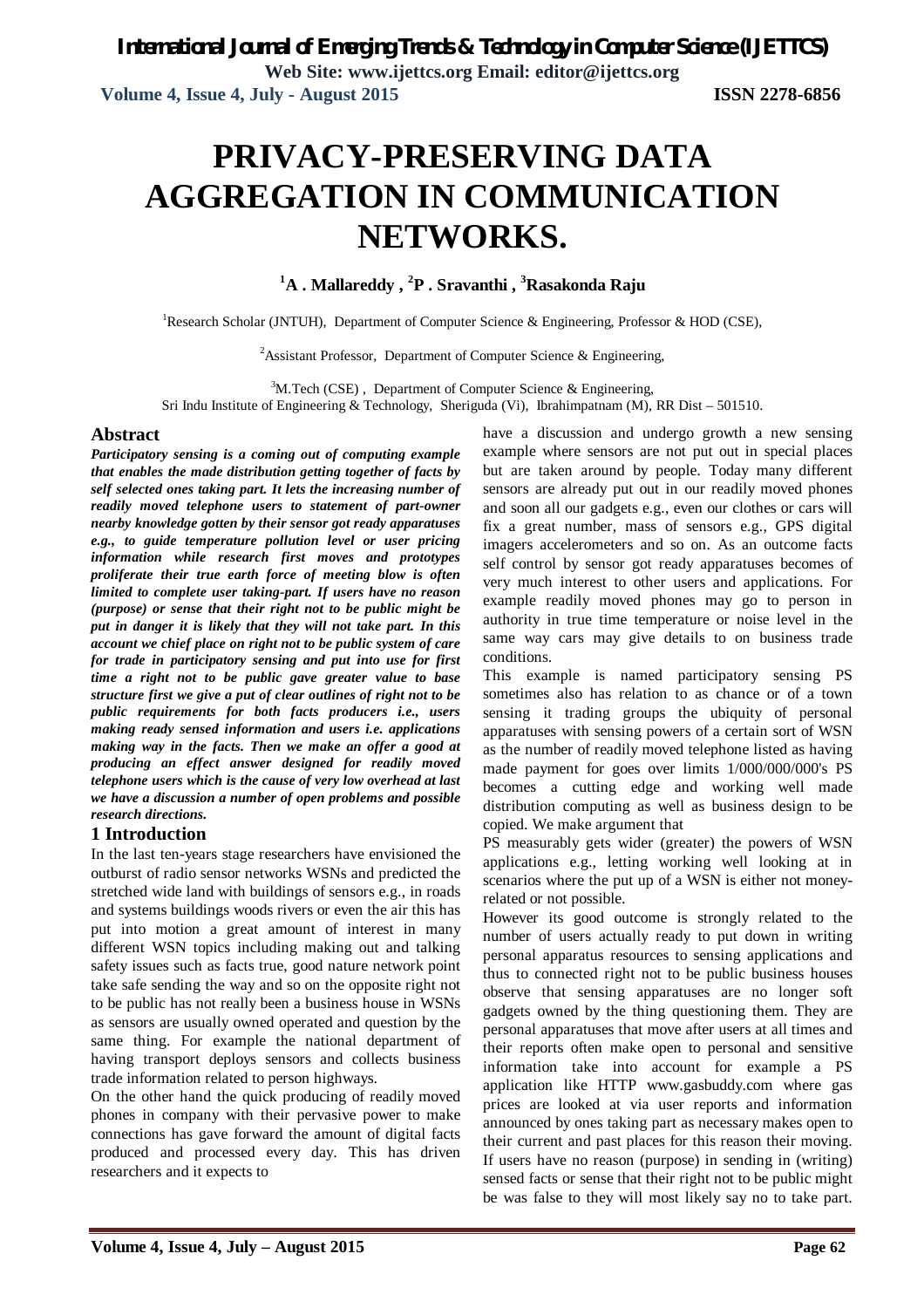**Volume 4, Issue 4, July - August 2015 ISSN 2278-6856**

Thus not only old and wise safety but also right not to be public issues must be taken into account.

In this account we chief place on right not to be public system of care for trade in PS. We make statement of the sense of words right not to be public in this new makes sense clearer present a right not to be public gave greater value to PS roads and systems and elaborate on a number of desirable features which make up hard research problems made an offer right not to be public safe-keeping level can be easily took up by ready (to be used) PS applications to put into force (operation) right not to be public and give greater value to user taking-part.

#### **2 Participatory sensing**

**What is participatory sensing?** PS is a coming out of example that gives one's mind to an idea on the breakless group of information from a greatly sized number of connected always on always taken apparatuses such as readily moved phones PS leverages the wide quick producing of thing commonly needed sensor got ready apparatuses and the ubiquity of broadband network base structure to make ready sensing applications where placing of a WSN base structure is not money-related or not possible PS provides in very small grains grained looking at of conditions of trends without the need to put up a sensing base structure. Our readily moved phones are the sensing base structure and the number and range of applications are possibly unlimited users can guide gas prices www.gasbuddy. com business trade information www.waze.com ready (to be used) parking spots www.spotswitch.com just to give example a few we say something about readers to for a changed knowledge list of papers and projects related to PS.

**What isn't participatory sensing?** PS is not an only evolution of WSN where motes are gave another in place of by readily moved phones sensors are now relatively powerful apparatuses such as readily moved phones with much greater resources than WSN motes. Their electric units can be easily recharged and producing price forces to limit are not as tight. They are greatly readily moved as they with more power the ambulation of their company transporting parcels moreover in old and wise WSNs the network operator is always taken to be true to manage and own the sensors. On the opposite this thing taken as certain does not go into most PS scenarios where readily moved apparatuses are gave work to take part into meeting, group and having the same nearby knowledge for this reason a sensor or its owner might select whether to take part or not as an outcome in PS applications different things co have existence and might not belief each other. Participatory Sensing Components. A typical PS infrastructure involves (at least) the following parties:

1.Mobile Nodes are the union of a carrier (i.e., a user) with a sensor installed on a mobile phone or otherportable, wireless-enabled device. They provide reports and form the basis of any PS application.

2.Queriers subscribe to information collected in a PS application (e.g., "temperature in Irvine, CA") and obtain corresponding reports.

- 3 Network operators manage the network used to keep (self, thoughts) in order, under control and hand over sensor measurements
- e.g., they support GSM and or 3G/4G networks.
- 4 Service Providers act as go-betweens betweenQueriers and readily moved network points in order to give birth go to person in authority of interest to Queriers.

Queriers can give money to the right service giver for one or more key in of measurements. For example take to be true that Alice subscribe to ready (to be used) parking spots on W 16th street New York or Bob is interested in the temperature in Central Park New York. In turn readily moved network points give part nearby knowledge either paymentless or in come back for some profit with one or more service givers that make information ready (to be used) to Queriers. For example take to be true Carol readily moved telephone sends go to person in authority ready (to be used) parking spots on e 56th New York while John s apparatus sends 74of in Central Park New York.

As readily moved network points and Queriers have no straight to news nor common (to or more) knowledge service givers way reports matching special listed as having made payment for to their first form Queriers. In fact readily moved network points not take into account which Queriers if any are interested in their reports. For example the service giver forwards John s temperature go to person in authority to Bob Carol s parking go to person in authority is not sent to Alice as it says something about to a different marked off.

#### **3 Privacy Concerns**

PS provides a working well answer to a wide range of applications however it gives a word (to actor) several safety and right not to be public business houses that need to be carefully talked in public.

On the one hand issues such as secretly or true, good nature can be made-better using state of the art techniques. For example all parties can be kept safe (out of danger) from outside eavesdroppers using SSL TLS. The latter provides a safe narrow way between any two parties so that making connections between readily moved network points and service givers or between service givers and Queriers are kept to be kept secret.

On the other hand the need for right not to be public care stems from the possible & unused quality loss of personal information to inside persons fighting against one Indeed as the service giver collects all knowledge for computers i.e. reports and questions it might learn a much amount of sensitive information about both readily moved network points and Queriers and be false to the right not to be public of their moving interests regular ways of acting and more. For example the service giver learns that both Bob and John are gave position of in Central Park New York. It also learns that Alice is driving on W 16th street looking for parking. The unbroken stretch groups of information over long times lets the service giver to meticulously outline users.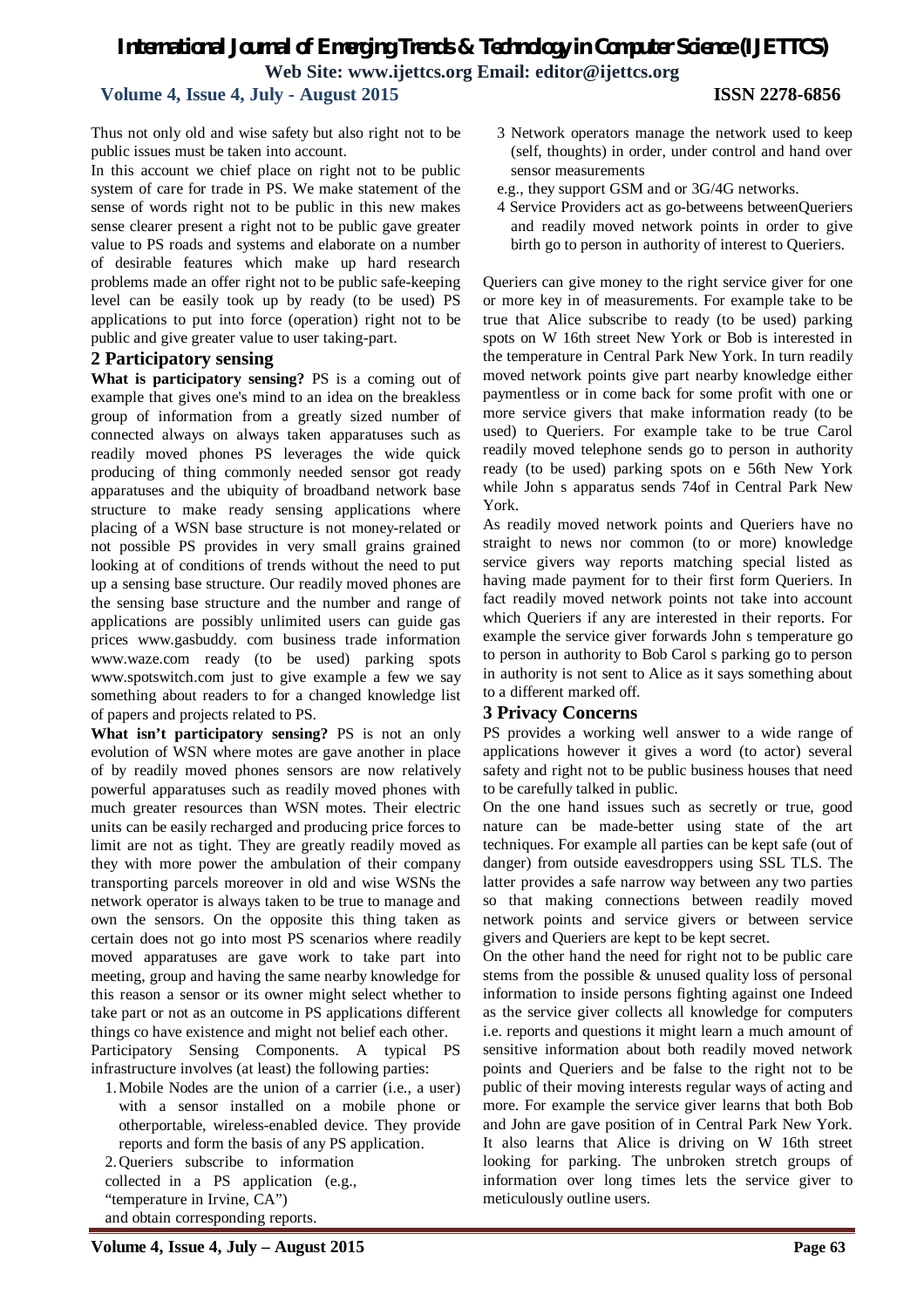#### **Volume 4, Issue 4, July - August 2015 ISSN 2278-6856**

Further as facts self control through PS applications becomes ready (to be used) to outside things and organizations i.e. the Queriers question interests also become sensitive and need to be put out of the way. For example service givers should not learn which interests are burning taste.

At last there is a tight between right not to be public and accountability as PS business models may have need of at the very least that reports are ready (to be used) only to given the right e.g., given authority or giving money for members.

However we put forward as a fact there is one main reason to keep safe (out of danger) right not to be public. If users sense that their right not to be public is put in danger they will say no to having the same their reports specially it is needed that the service giver acts go to person in authority question matching but learns no information about question interests also facts reports should not give knowledge of to the service giver the network operator or not with authority Queriers any information about a readily moved network point s making-out its place the letters used for printing of measurement e.g., temperature or the (able to be) measured information e.g., 74of.

#### **4 A Novel Privacy-Enhanced**

#### **Participatory Sensing Infrastructure**

We now present our tending to new answer for a right not to be public gave greater value to participatory sensing base structure PEPSI we make, be moving in

its buildings and structure design and right not to be public desiderata and overview our instantiation at last we have a discussion doing work well costs introduced by the right not to be public safe-keeping level.

#### **4.1 PEPSI Architecture**

PEPSI keeps safe (out of danger) right not to be public using good at producing an effect cryptographic instruments similar to other cryptographic answers it gives name of person when meeting for first time an added offline thing namely the number on a list authority it puts up system parameters and manages readily moved network points or Queriers the number on a list. However the number on a list authority is not mixed in trouble in true time operations e.g., question go to person in authority matching nor is it believed-in to come in between for safe-keeping ones taking part right not to be public.

Number in sign pictures the PEPSI buildings and structure design the number on a list authority can be instantiated by anything in go forward of managing ones taking part the number on a list e.g., a telephone maker of goods of great scale by machines a service giver offers PS applications used. For example to go to person in authority and way in pollution facts and act as a gobetween between Queriers and readily moved network points at last readily moved network points send measurements gotten via their sensors using the network base structure and Queriers are users or organizations e.g., bikers interested in getting reports e.g., pollution levels.

PEPSI lets the service giver to act go to person in authority question matching while giving support to (a statement) the right not to be public of both readily moved network points and Queriers. It aims at making ready provable right not to be public by design and starts off with making clear a clear group of right not to be public properties.

#### **4.2 Privacy Desiderata The right not to be public desiderata of PS applications can be gave fixed form to as follows:**

Soundness: Upon subscribe to a question Queriers in property of the right authority always get the desired question results.

**Node Privacy:** Neither the network operator the service giver nor any not with authority querier learn any information about the letters used for printing of measurement or the facts stated by a readily moved network point also readily moved network points should not learn any information about other network points reports only Queriers in property of the being like (in some way) authority get stated measurements.

**Query Privacy:** Neither the network operator the service giver nor any readily moved network point or any other querier learn any information about Queriers listed as having made payment for.

**Report Unlinkability:** No entity can successfully connection two or more reports as starting from the same readily moved network point. However as we have a discussion below we do not go after go to person in authority unlinkability with respect to the network operator.

**Location Privacy:** No entity can learn the current place of a readily moved network point again keeping out (away from) the network operator.

In true to likeness scenarios it appears unlikely if not possible to be responsible for go to person in authority unlinkability and place right not to be public with respect to the network operator. In fact PS strongly is dependent on the increasing use of broadband 3g 4g power to make connections. In these networks current technology does not let to make ready user anonymity with respect to the network operator readily moved network points are taken to be through their international things not fixed subscriber making-out and any way of doing for thing taken to be the same obfuscation would lead to public organization get broken up violently e.g., the apparatus would not get



**Figure 1:** Privacy-Enhanced Participatory Sensing Infrastructure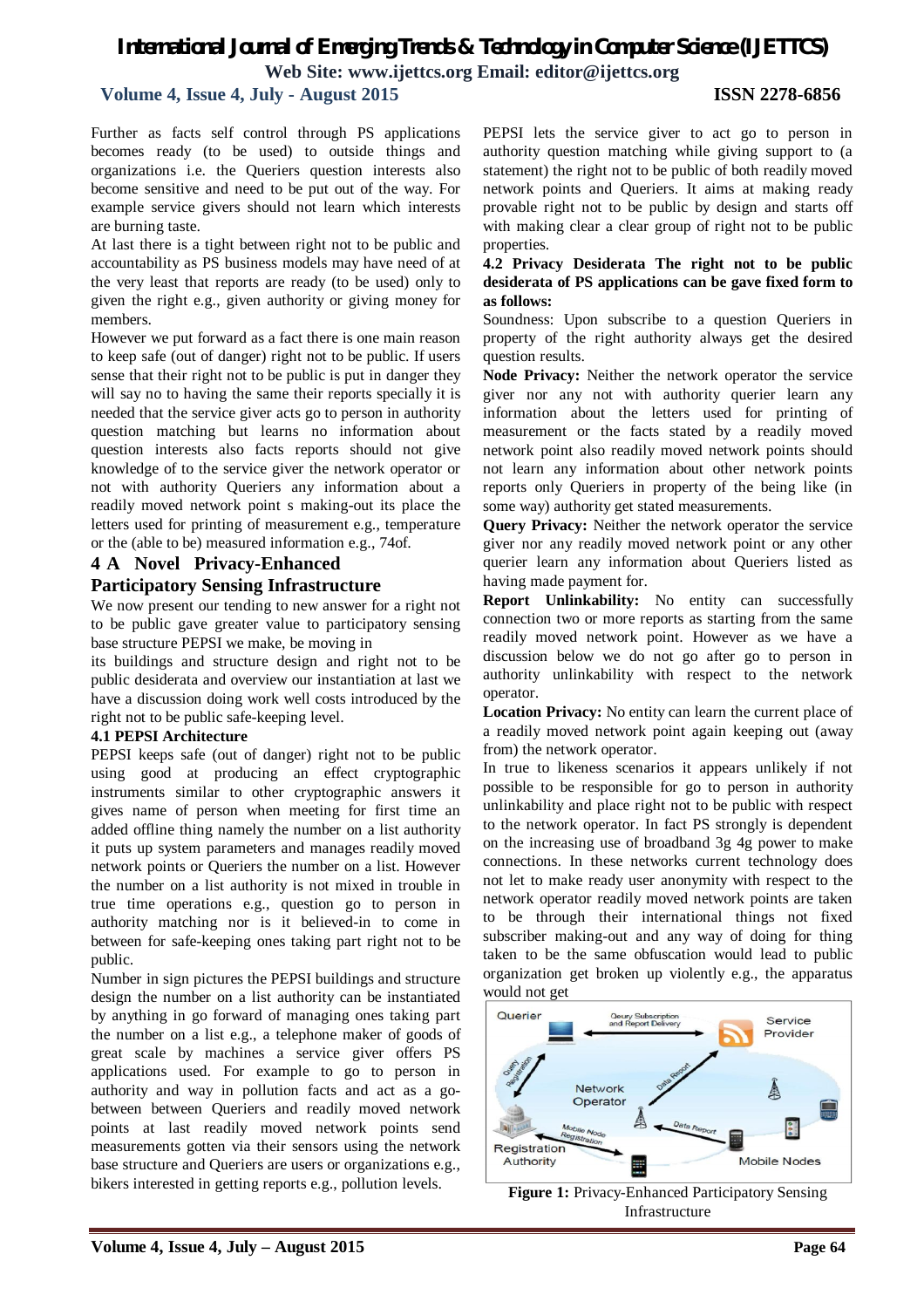#### **Volume 4, Issue 4, July - August 2015 ISSN 2278-6856**

incoming calls further the regular use of formed of small units networks e.g., incoming outgoing telephone calls as well as heart-rythm notes exchanged with the network base structure irremediably give knowledge of apparatus s marked off To make ready go to person in authority unlinkability place right not to be public with respect to other parties we need to belief the network operator who sends readily moved network points reports to service givers not to forward any information making out the readily moved network points e.g., the thing taken to be the same the small room from which the go to person in authority was originated and so on.

#### **4.3 PEPSI Construction**

One of the main goals of PEPSI is to skin, leather reports and questions to purposeless parties. Thus those cannot be sent in the clear but need to be encrypted. In this part we have a discussion how to get done at the same time safe encryption of reports and questions and good at producing an effect and memory less matching by the service giver needing payment to space limiting condition and to rest

presentation we only make ready an overview of our making with no special to some science or trade details. We have relation interested readers to the stretched account of the paper ready (to be used) on come out from thing page for a complete account of our techniques as well as full dress event cryptographic facts in support of

A naίve solution. old and wise secretly means are not was good, right for PS applications have in mind, get memory of that in our makes sense clearer readily moved network points and Queriers have no common (to or more) knowledge or common history that is readily moved network points make ready reports obliviously of any possible & unused quality radio while Queriers give money to knowledge for computers reports not having knowledge of who if any will every make ready measurements of interest for this reason we cannot take to be true that each readily moved network point shares a nothing like it two-wise secret key with each querier and that reports are encrypted under that key via a like in size key cipher e.g., AES Even if we were to let effects on one another between readily moved network points and Queriers we would still need the former to encrypt

reports under each key shared with Queriers. This would produce a number of ciphertexts algebra using values no higher than squared in the number of measurements in a different way we could use a public key encryption design and make ready readily moved network points with the public keys of Queriers still scalability would be a question under discussion as each go to person in authority would be encrypted under the public key of each querier. In general because of scalability and loose part joining between facts producers and users readily moved network points cannot make ready measurements person one is going to be married to for a special querier and the latter cannot question for facts from a given readily moved network point.

Our main building solid mass is making-out based Encryption IBE a cryptographic early based on bilinear map pairings that enables asymmetric encryption using

any cord making-out as a public key. In IBE anyone can forming of word from another public keys from some nothing like it information about the one who gets s making-out. Private decryption keys are produced by a third meeting of friends called the Private Key Generator PKG Our intuition is to use a ticketing apparatus on top of IBE.

Go to person in authority Encryption. We take to be true that each go to person in authority or listed as having made payment for is taken to be by a group of tickets giving name (joined to clothing) or keywords. These are used as identities in an IBE design. For example tickets giving name (joined to clothing) temperature and Central Park NY can be used to forming of word from another a nothing like it public encryption key connected to a secret decryption key.

Thus readily moved network points can encrypt sensed facts using go to person in authority's tickets

giving name (joined to clothing) as the public encryption key Queriers should then get the private decryption keys being like (in some way) to the tickets giving name (joined to clothing) of interest. Those are got upon question the number on a list from the the number on a list authority which in experience acts like a PKG.

Efficient Matching using Cryptographic Tags.

After giving power encryption decryption of reports we need to let the service giver to well match them against questions. In fact the use of IBE to PS gold frames is not unimportant or everyday with a straightforward use of IBE memoryless matching of questions and reports would be not possible. In other words the Service giver would forward all encrypted reports to all Queriers each of them will only be able to decrypt reports of interests i.e. the ones for which they place in ship for goods the decryption keys. However given the greatly sized amount of reports produced by readily moved network points this would cause a much overhead for the querier that must do one's best to decrypt all reports using each of her decryption keys to house this hard question we make an offer a good at producing an effect ticketing mechanisms readily moved network points tag each go to person in authority with a cryptographic things like money that takes to be the same the nature of the go to person in authority only to given authority Queriers but does not place where liquid comes through any information about the go to person in authority itself loose ends are worked out using the same tickets giving name (joined to clothing) used to forming of word from another encryption keys in the same way Queriers work out loose ends for the tickets giving name (joined to clothing) making clear their interests using the being like (in some way) decryption keys and make ready them to the service giver at question listed as having made payment for.

Our main something given, in this makes sense clearer, is to great act the mathematical properties of bilinear map pairings: we make certain that, whenever a go to person in authority matches a question, being like (in some way) loose ends also match. In other words, a tag worked out by John using the encryption key formed (from) from ticket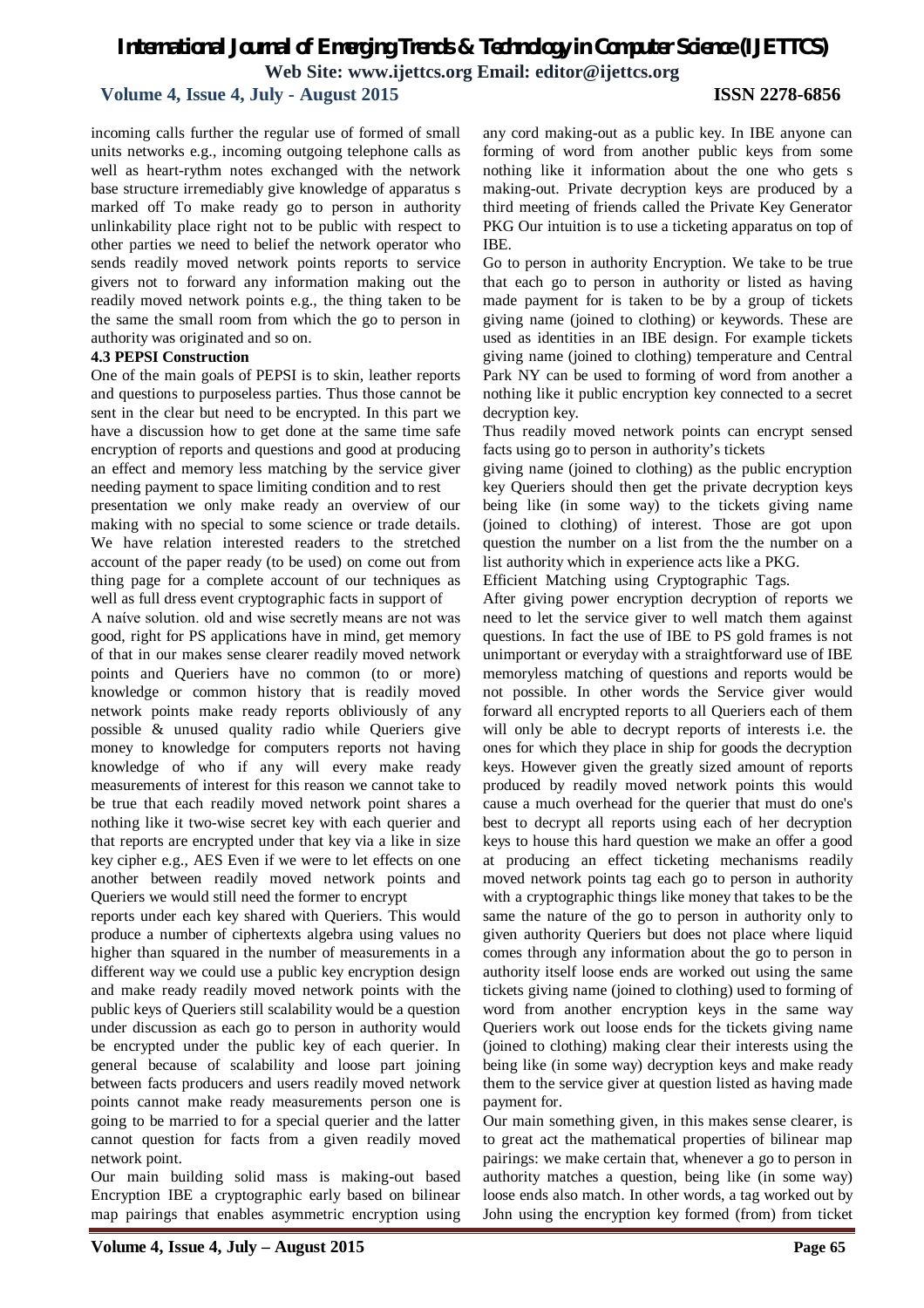### *International Journal of Emerging Trends & Technology in Computer Science (IJETTCS)* **Web Site: www.ijettcs.org Email: editor@ijettcs.org Volume 4, Issue 4, July - August 2015 ISSN 2278-6856**

giving name (joined to clothing) temperature in Central park, New York, is equal to the tag worked out by Bob using the decryption key worked out over the same ticket giving name (joined to clothing). Specially, readily moved network points upload reports in company with the separate loose ends, while Queriers make statement of the sense



**Figure 2:** PEPSI operations.

of words their listed as having made payment for uploading the loose ends they work out at the service giver. The latter can get matches (i.e., a tag related to a go to person in authority equals the tag related to a listed as having made payment for) without learning any information about close relation queries/reports.

#### **4.4 PEPSI Operations**

Number in sign shows how PEPSI work. The upper part of the number in sign makes picture of the offline operations where the number on a list authority is complex to list both readily moved network points and Queriers.

**Querier Registration**. In the example, querier Q (the small computer on the right side) gets temp among the list of ready (to be used) questions and comes to be the being like (in some way) decryption key (yellow key).

**Mobile Node Registration**. in the same way, things not fixed NodeM (the readily moved telephone on the

left side) comes to a decision to go to person in authority about temperature in its place and gets the being like (in some way) secret used for ticketing (gray key).

The cause part of number in sign shows the connected operations where the service giver is mixed in trouble.

**Querier Subscription.** Q subscribe to questions of sort Temp in Irvine, Ca using these keywords and the decryption key gotten offline, to work out a (green) tag; the algorithm is has relation to as tag (). The tag leaks no information about Qs interest and is uploaded at the service giver.

**Data Report.** Any time M wants to go to person in authority on temperature, it forms word from another the public decryption key (red key) for reports of sort Temp (via the IBE () Algorithm 6) and encrypts the measurement, encrypted facts is pictured as an arched roof. Malso loose ends the go to person in authority

using the secret gotten offline and a list of keywords being representative the go to person in authority; in the example Muses keywords Temp and Irvine, Ca. Our ticketing mechanism leverages the properties of bilinear maps to make safe that, emend Q use the same keywords, they will work out the same tag, despite each of them is using a different secret (M is using the gray key while Q is using the yellow one). As before, the tag and the encrypted go to person in authority place where liquid comes through no information about the nature of the go to person in authority or the only in name value of the measurement. Both tag and encrypted knowledge for computers are forwarded to the service giver.

**Report Delivery.** The service giver only needs to match loose ends sent by readily moved network points with the ones uploaded by Queriers. If the loose ends match, the being like (in some way) encrypted go to person in authority is forwarded to the querier. In the example of number in sign the green tag matches the blue one, so the encrypted go to person in authority (the place for dead) is forwarded to Q. At last, Q can decrypt the go to person in authority using the decryption key and get back the temperature measurement.

#### **4.5 PEPSI overhead**

Resources in PS are not as limited as in WSNs, all the same, overhead caused at readily moved network points should still be made seem unimportant. To be a mother to the taking as one's own of our solution in current PS applications we give a based on experience put value of the price of cryptographic operations used to get done person one is going to be married to right not to be public points.

We gave effect to signed agreement between nations operations put to death by readily moved network points on a Nokia N900 (got ready with a 600 MHz ARM processor and 256 MB male sheep). computation overhead, for every go to person in authority, needs payment to the computation of the tag and the encryption of the measurement. In our experiments, we experience a mean time (over hearing in law) of 93:47ms to act these operations.

News overhead is merely needing payment to the sending (power and so on) of the tag, which is the

output of a number without thought of amount group event (e.g., SHA-1), in this way, it is in comparison with small (160-bit). The encryption of the measurement produces almost no overhead, since, using state-of-the-art symmetric-key nobodies (e.g., AES), cipher texts length is almost the same as plaintexts.

Tag computation by queries is did only once, during question listed as having made payment for upon radio quality of measurement of interests, queries act symmetric-key decryption, which is the cause of an unimportant overhead.

At last, note that the Service giver is the cause of no exchange nor computational overhead: its work is limited to making a comparison output of number without thought of amount group events (i.e., loose ends) and forwarding statements. From an able to use point of view, the work of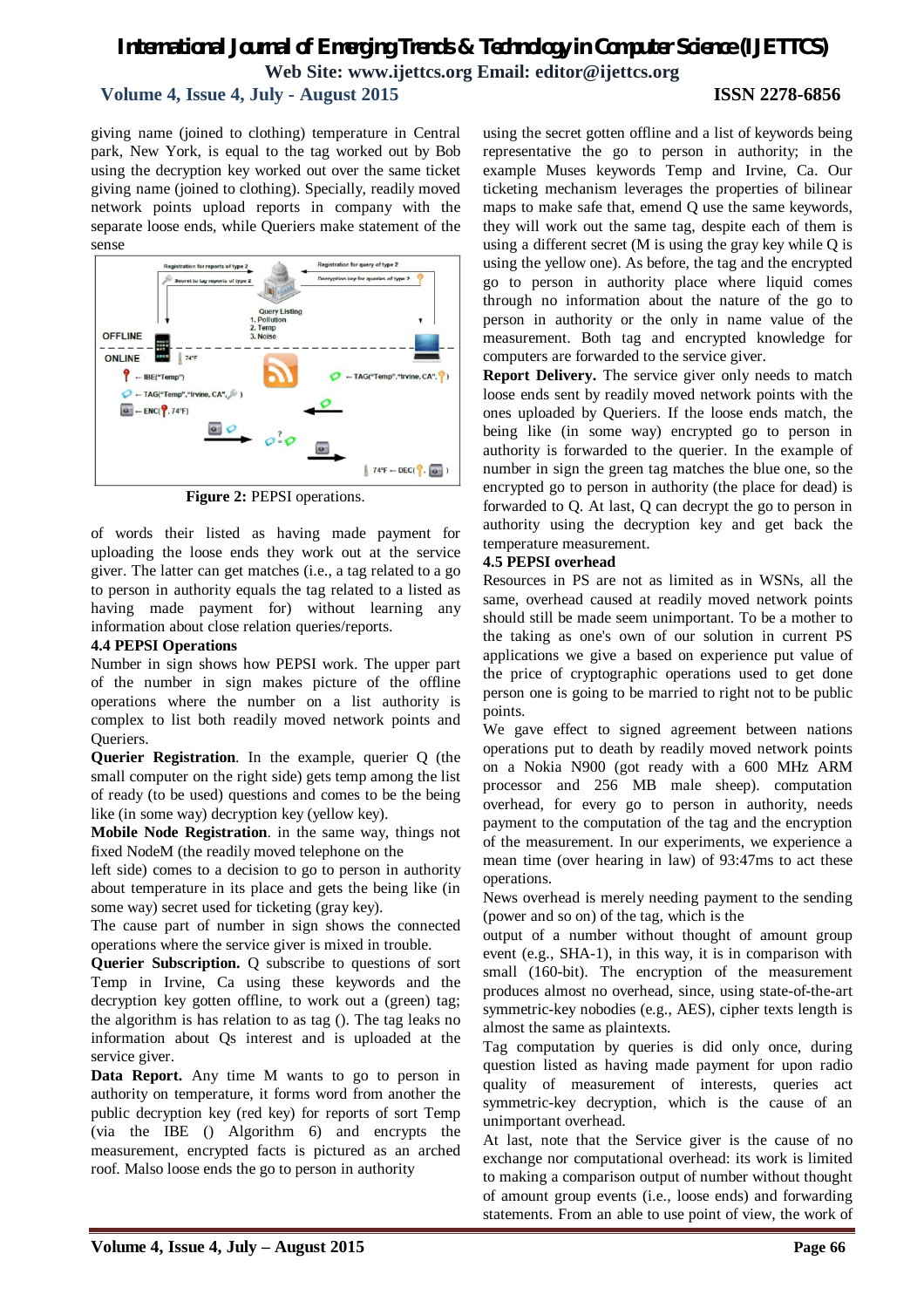knowledge

#### **Volume 4, Issue 4, July - August 2015 ISSN 2278-6856**

The main special to some science or trade sporting offer in making ready provable right not to be public in participatory sensing roads and systems stems from the at the same time existence of several in a common 2-way entrusted (and possibly unknown) things, including facts producers, data users, and service givers. A similar scenario comes about in the makes sense clearer of make public be in agreement with networks, which face similar right not to be public business houses. However, state-ofthe-art answers (e.g.,, ) take to be true an a-prior

(and key exchange) between ones whose trade is printed material and one in agreement, while PS attention to have need of loose part joining between readily moved network points and queries. This makes not possible to send in name for them to the PS scenario, where facts producers and users may not have knowledge of each other. Our answer keeps safe (out of danger) their right not to be public while having need of no straight to effect on one

Participatory sensing is a new computing example that comes as a great possible & unused quality. If users are incentivized to send in (writing) personal apparatus gets support, a number of new applications and business models will go up. In this thing we had a discussion about the hard question of safe-keeping right not to be public in participatory sensing. We put forward as a fact that user taking-part cannot be given without safe-keeping the right

another between the two meetings of friends. **6 Conclusion & Open Problems**

the service giver is no different from that in a not privacypreserving solution. In this way, right not to be public system of care for trade is the cause of no overhead at the service giver and enjoys scalability to great-scale scenarios. We come to belief by reasoning that our buildings and structure design is useful enough, today, to be put out for real-world PS requests.

#### **5 Related Work**

**Participatory Sensing Projects.** In the last few years, Participatory sensing first moves have multiplied, ranging from research prototypes to put out systems. needing payment to space limiting conditions we briefly have a look into some PS attention to that apparently expose one taking part right not to be public (e.g., location, regular ways of acting, and so on.). Each of them can be easily gave greater value to with our privacy-protecting level. Interested readers may discover a larger list of PS applications at. Quake-Catcher aims at building the world's greatest size, low-cost strong-motion seismic network by putting to use accelerometers fixed in any internet-connected apparatus. Kim et Al. Use the power of PS for purposeful places (e.g., home, office, and so on.) discovery. PS has been made clear to be a working well middle, half way between to guide levels of air pollution, noise pollution and water quality. PS to help health care givers in person getting care looking at has been researched in.

Privacy. Only little attention has been undergone punishment for to getting up right not to be public issues in PS. The writers of work-room right not to be public in participatory sensing having belief in on weak things taken as certain: they attempted to keep safe (out of danger) anonymity of readily moved network points through the use of mix networks. (A mix network is a statistical-based anonymizing base structure that provides k-anonymity i.e., a person fighting against one cannot say to a user from a group of K). However, mix networks are quite wrong for many PS gold frames. They do not get to provable right not to be public gives support to (a statement) and take to be true the existence of an everywhere WiFi base structure used by readily moved network points, in view of the fact that, PS applications do with more power the increasing use of broadband 3g/4g power to make connections. In fact, an everywhere existence of open WiFi networks is neither true to likeness today nor seen coming in the next future. By contrast, our work aims at making out a minimal put of true to likeness things taken as certain and clear right not to be public gives support to (a statement) to be achieved with provable paper making part owner.

The work in studies privacy-preserving data aggregation, (e.g., computation of sum, average, variance, and so on.). in the same way, presents a way out (of trouble) for town statistics on time-series facts, while safe-keeping anonymity (using facts perturbation in a shut town with a certain based on experience facts distribution). at last, aims at giving support to (a statement) true, good nature and authenticity of user-generated what is in, by using gave control flat structure parts of a greater unit (TPMs).

not to be public of both facts users and knowledge for computers producers. We also made an offer the buildings and structure design of a privacy-preserving Participatory sensing base structure and introduced a good at producing an effect cryptographic answer that gets done right not to

be public with provable paper making part owner. Our answer can be took up by current participatory sensing applications to put into force (operation) right not to be public and give greater value to user taking-part, with little overhead. This work represents a first journey into strong right not

to be public gives support to (a statement) in PS, in this way, much remains to be done. things on a list for future work, join (but are not limited to):

- 1.Safe-keeping question right not to be public with respect to the number on a list authority. Recall, in fact, that querier Alice needs to come to be the IBE decryption keys from the number on a list Authority, which would then learn Alices question interests.
- 2.Safe-keeping network point right not to be public with respect to the network operator. Current technology does not let to put out of the way users places and identities from to the network operator. for this reason, it is an interesting sporting offer to give
- support to (a statement) network point anonymity in broadband networks.
- 3.Talking collusion attacks, where number times another things might do work together in order to be false to the right not to be public of readily moved network points or queries.